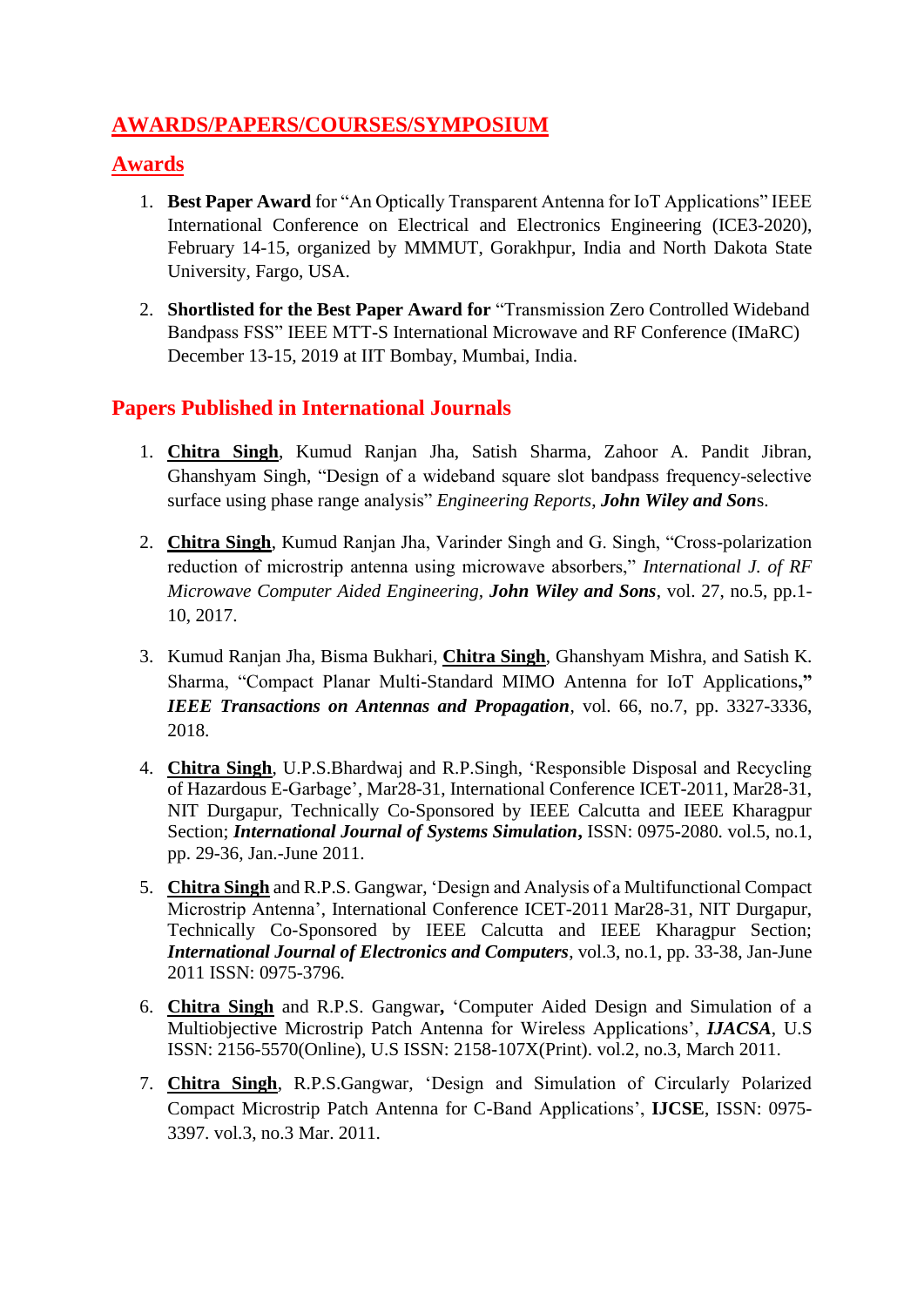8. Manish K. Rai, **Chitra Singh**, Devansh Mohan Dwivedi, "Home Automation and Security using Advanced Communication Technologies" J. of Network Security, ISSN: 2395-6739, Vol. 7, Issue 1, pp. 7-10, 2019.

#### **Book Chapters**

- 9. **Chitra Singh**, U.P.S.Bhardwaj and R.P.Singh, (2012) 'Nanoscience and Nanotechnology: Social, Environmental and Human Health Issues', "Climate Change and New Challenges, Society, Environment and Development", Concept Publishing Company, New Delhi. ISBN-13:978-81-8069-866-8.
- 10. **Chitra Singh**, U.P.S.Bhardwaj and R.P.Singh (2012), 'GIS and Remote Sensing for Environmental Management, Food Security and Poverty Alleviation', "Global Climate Change and Indian Economy", SSDN Publishers and Distributors, New Delhi. ISBN No 987-93-8117-661-0.
- 11. **Chitra Singh**, U.P.S.Bhardwaj and R.P.Singh (2012), 'Environmental Management of Hazardous E-Waste: The Indian Scenario', "Environmental Management: Meeting the Challenges of Climate Change", SSDN Publishers and Distributors, New Delhi. ISBN No 978-93-8117-656-6.
- 12. **Chitra Singh**, U.P.S.Bhardwaj and R.P.Singh, 'Eco-Building Concepts of Environmental Protection', 10<sup>th</sup> ISE and 8<sup>th</sup> HWWE meet, International Conference on "ERGO 2012: SAFETY FOR ALL" HWWE, 2012*,* Dec. 6-8, 2012, organized by College of Home Science, G.B. Pant Univ. of Ag. & Tech., Pantnagar. Published in "Humanizing Work and Work Environment, ERGO SAFETY FOR ALL" Published by Daya Publishing House, New Delhi. ISBN 978-93-5131-227-8**.**
- 13. R.P.Singh, **Chitra Singh** and U.P.S.Bhardwaj, 'Environmental Management of MSW for Biosafety and Bioenergy', 10<sup>th</sup> ISE and 8<sup>th</sup> HWWE meet, International Conference on "ERGO 2012: SAFETY FOR ALL" HWWE, 2012*,* Dec. 6-8, 2012, organized by College of Home Science, G.B. Pant Univ. of Ag. & Tech., Pantnagar. Published in "Humanazing Work and Work Environment, ERGO SAFETY FOR ALL" Published by Daya Publishing House, New Delhi. ISBN 978-93-5131-227-8.

#### **Papers Presented in International Conferences:**

- 14. Shreya Jamwal, Sukriti Gupta, Zahoor A. P. Zibran, Kumud Jha and **Chitra Singh** "An Optically Transparent Antenna for IoT Applications" IEEE International Conference on Electrical and Electronics Engineering (ICE3-2020), February 14-15, MMMUT, Gorakhpur, India. Available *IEEExplore*.
- 15. **Chitra Singh**, Kumud Ranjan Jha, Satish Sharma "Transmission Zero Controlled Wideband Bandpass FSS" IEEE MTT-S International Microwave and RF Conference (IMaRC) December 13-15, 2019 at IIT Bombay, Mumbai, India. Available *IEEExplore*.
- 16. Javid Ganie, **Chitra Singh**, Kumud Jha, Satish Sharma "A LTE Band Integrated 5G Antenna Design using Characteristic Mode Analysis" IEEE International Symposium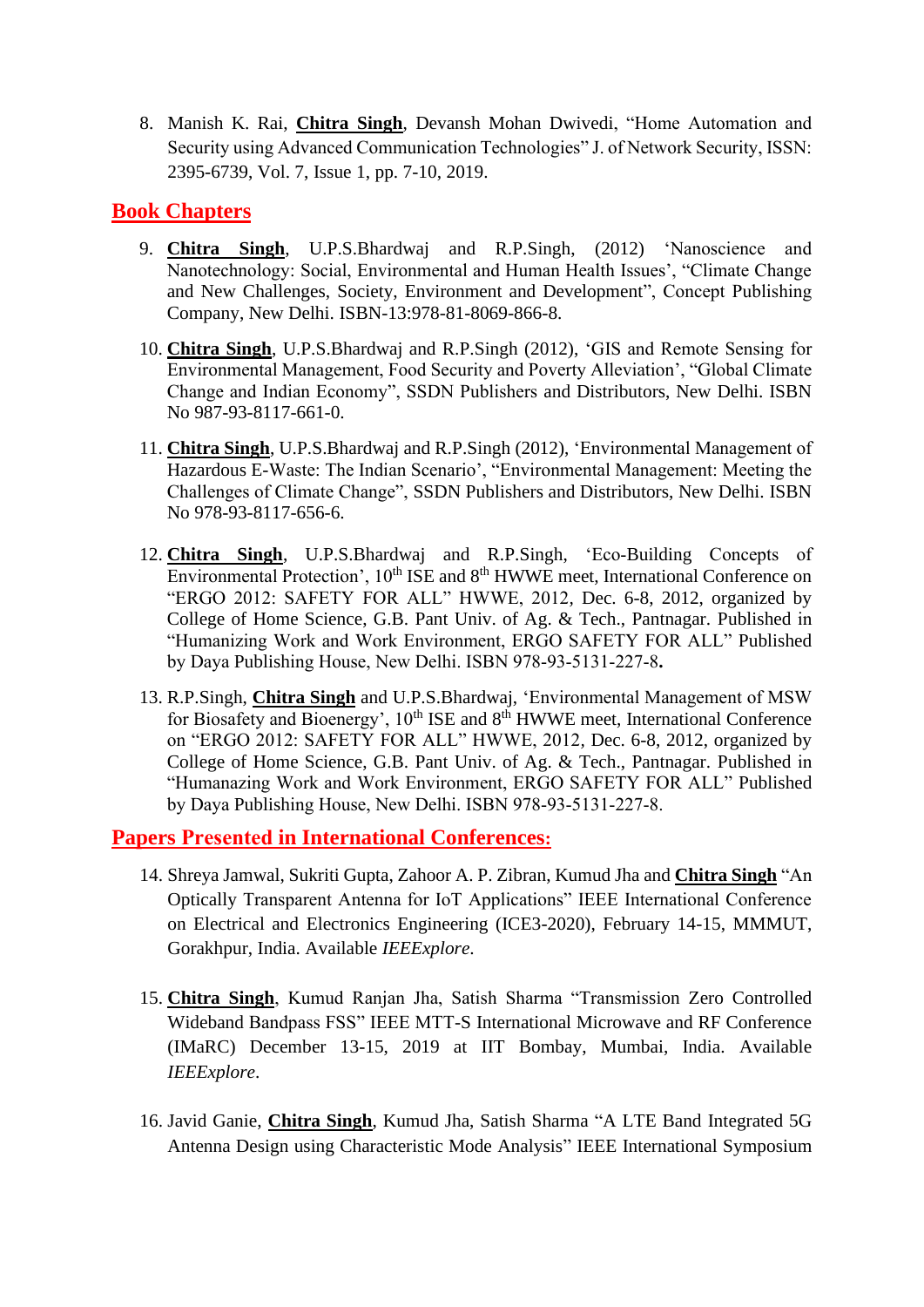on Antennas and Propagation and USNC-URSI Radio Science Meeting in Atlanta, Georgia, 7-12 July 2019. Available *IEEExplore*.

- 17. **Chitra Singh**, Kumud Ranjan Jha, and G. Singh, "Analysis and Design of a X-band Wideband Bandpass FSS" IEEE Applied Electromagnetics Conference, Aurangabad, Maharashtra, Dec. 19 -22, 2017, pp. 1-2, Available *IEEExplore*.
- 18. Bisma Bukhari, **Chitra Singh**, Kumud. Ranjan Jha, and Satish K. Sharma "Planar MIMO Antennas for IoT and CR Applications," IEEE Applied Electromagnetics Conference (AEMC) Aurangabad, Maharashtra, Dec. 19 -22, 2017, pp. 1-2, Available *IEEExplore*.
- 19. **Chitra Singh** and Kumud Ranjan Jha, "Bandpass Frequency Selective Surface with Wide Shielding Effectiveness," 2018 5th IEEE Uttar Pradesh Section International Conference on Electrical, Electronics and Computer Engineering (UPCON), Gorakhpur, India, 2-4 Nov. 2018, pp. 1-2, Available *IEEExplore*.
- 20. Ajay Kochar, Abhishek Nargotra, Kshitiza Joshi, Ankit Sharma, **Chitra Singh** and Kumud Ranjan Jha, "Frequency Agile Bandpass Filter for the Lower LTE Band Applications" URSI-RCRS-2017, Tirupati, India, March 1-4, 2017.
- 21. **Chitra Singh**, U.P.S.Bhardwaj and R.P.Singh, 'Role of Electronics for Tractors and Agricultural Equipments', 3rd International Conference on Production and Industrial Engineering CPIE-201*3,* March 29-31, 2013, *NIT Jalandhar*.
- 22. **Chitra Singh**, U.P.S.Bhardwaj and R.P.Singh, 'Prospects and Challenges of Renewable Energy Production and Utilization', *3rd* International Conference on Production and Industrial Engineering CPIE-201*3,* March 29-31, 2013, *NIT Jalandhar*.
- 23. **Chitra Singh** and R.P.S. Gangwar, 'Design and Analysis of a Compact Low Cost Patch Antenna for Different Wireless Operations', April 22-24, International Conference ETNCC-2011, Udaipur, organized by IEEE, Institution of Engineers, CSI. Available *IEEExplore*.
- 24. **Chitra Singh** and R.P.S. Gangwar, 'Design and Simulation of Slotted Patch Antenna with Improved Radiation Pattern', April22-24, International Conference ETNCC-2011, Udaipur, organized by IEEE, Institution of Engineers and CSI. Available *IEEExplore*.
- 25. **Chitra Singh**, U.P.S.Bhardwaj and R.P.Singh, 'Environmental Implications and Management of Hazardous E-Waste', 2nd International Conference on Production and Industrial Engineering CPIE-2010*,* Dec. 3-5, 2010, *NIT Jalandhar*.

#### **Papers Presented in National Conferences**

- 26. Manish Kumar Rai, **Chitra Singh**, Devansh Mohan Dwivedi, "Home Automation and Security using advanced communication technologies," IEEE Recent Trends in Devices, Circuits and Communication (RTDC-2019), Apr. 15-16, 2019.
- 27. **Chitra Singh**, U.P.S.Bhardwaj and R.P.Singh, 'Environmental Consequences of Renewable Energy', Green Technologies for Sustainable Environmental Management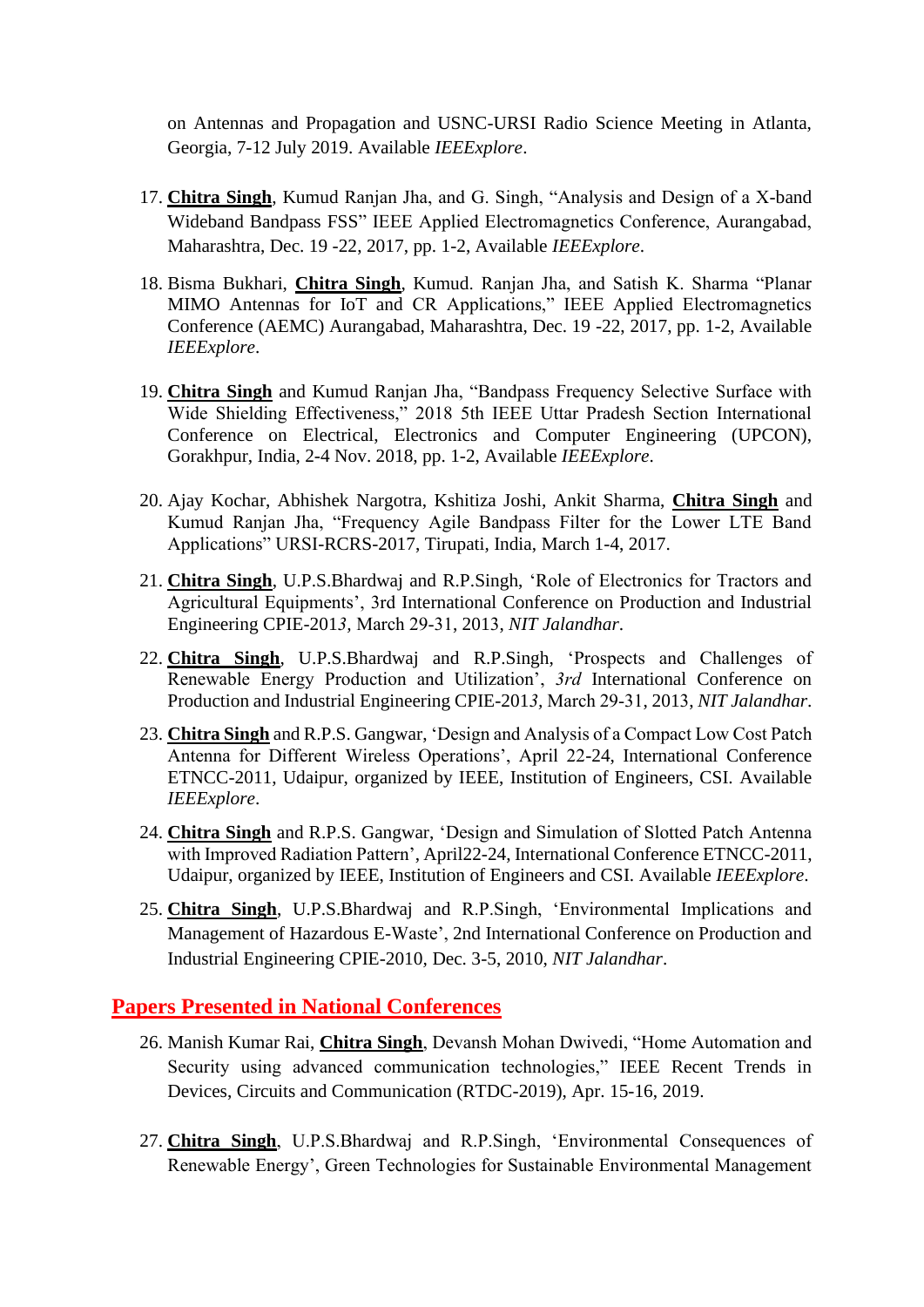GTSEM-13, School of Environment & Natural Resources, Doon University, Dehradun, March 22-23, 2013.

- 28. **Chitra Singh**, U.P.S.Bhardwaj and R.P.Singh, 'Sustainable Development Through Green Building Technologies', Green Technologies for Sustainable Environmental Management GTSEM-13, School of Environment & Natural Resources, Doon University, Dehradun, March 22-23, 2013.
- 29. **Chitra Singh**, U.P.S.Bhardwaj and R.P.Singh, 'Nanotechnology, Providing an Alternate to Current Space Shuttles', at National Conference on Recent Advances in Mechanical and Production Engineering RAMP 2009, College of Technology, G.B. Pant Univ. of Ag. & Tech., Pantnagar, Feb.12-14, 2009.
- 30. **Chitra Singh**, Himani Maheshwari and U.P.S.Bhardwaj, 'Metamaterials', National Conference STEM 2007, College of Technology, G.B. Pant Univ. of Ag. & Tech., Pantnagar, Oct. 29-31, 2007.

### **Courses/Symposium Attended**

- 1. Attended a MHRD sponsored GIAN course at IIT Kharagpur on "Millimeter-Wave Antennas, Circuits and Systems" Nov. 28 – Dec. 2, 2017.
- 2. Attended an IEEE International Symposium on Electromagnetic Compatibility, Signal and Power Integrity, Washington DC, Aug. 7 – 11, 2017.
- 3. TEQIP-III funded one-week short-term course on "Emerging Issues in VLSI Design", organized by School of Electronics and Comm. Engg., SMVDU, Katra, May 7 – 11, 2018.

#### **Workshops Attended**

- 1. "Advanced Embedded Systems and Microelectronics (AESM 2019), TEQUIP III sponsored, and organized by Motilal Nehru National Institute of Technology Allahabad, Apr. 1-5, 2019.
- 2. "Introduction to MATLAB and Research Enhancement Tools" funded by TEQIP-III and technically supported by Mathworks India, organized by School of Electronics and Comm. Engg., SMVDU, Katra, Mar. 16 – 25, 2018.
- 3. "Scientific Writing using LaTeX" organized by School of Electronics and Comm. Engg., SMVDU, Katra, Feb. 24, 2017.
- 4. "Ultra Low Power Biosensors and Implantable Microsystems" organized by School of Electronics and Comm. Engg., SMVDU, Katra, Dec. 2 – 3, 2016.
- 5. "Patent Drafting and Filing" organized by SMVDU, Katra in association with TIFAC, Dept. of Science and Technology, GoI, Oct. 20, 2016.
- 6. "Research Methodologies and Data Analysis", organized by Human Resource and Development Cell, SMVDU, Katra, Sept. 26 – 28, 2016.